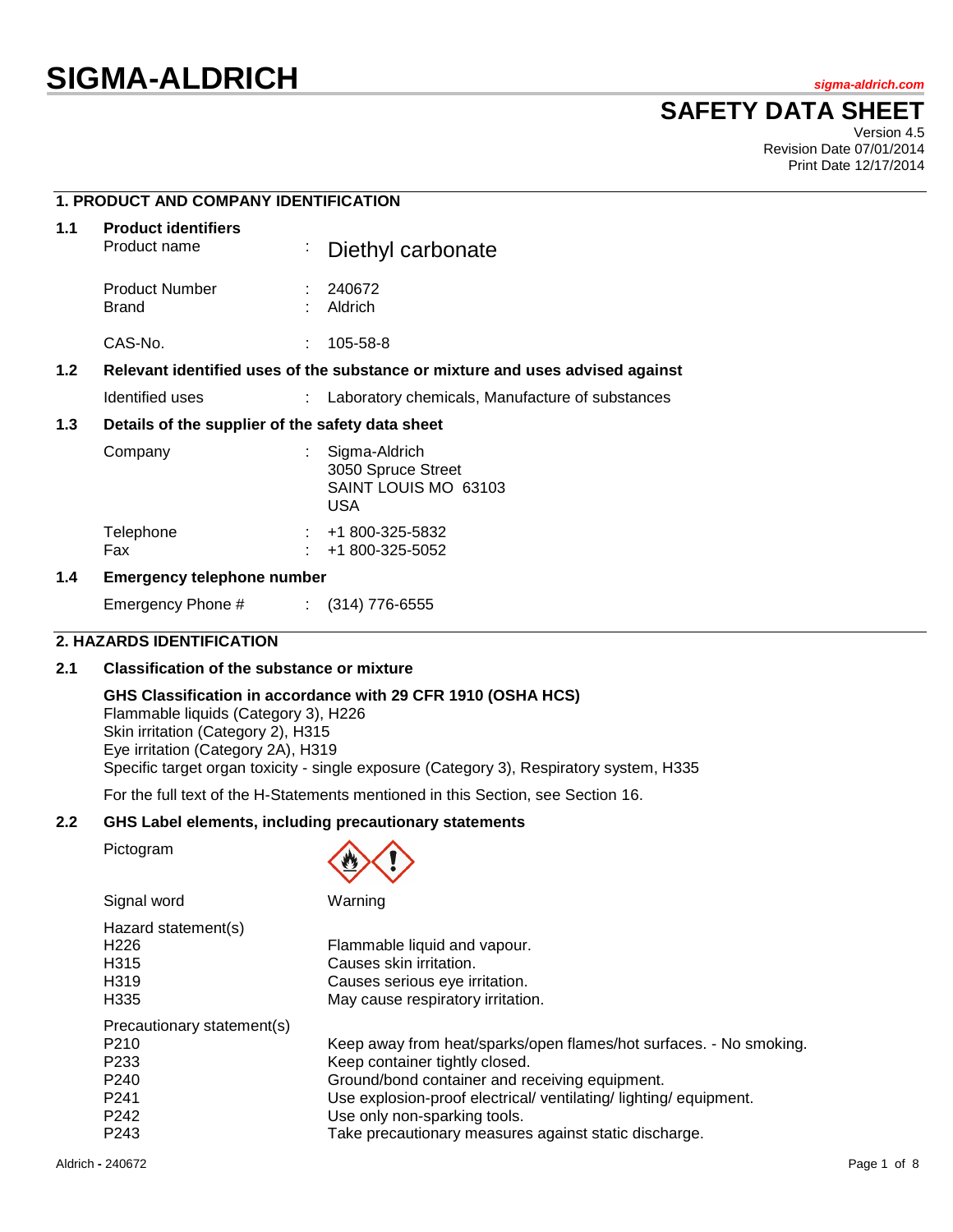| Avoid breathing dust/ fume/ gas/ mist/ vapours/ spray.                                                                              |
|-------------------------------------------------------------------------------------------------------------------------------------|
| Wash skin thoroughly after handling.                                                                                                |
| Use only outdoors or in a well-ventilated area.                                                                                     |
| Wear protective gloves/ protective clothing/ eye protection/ face<br>protection.                                                    |
| IF ON SKIN (or hair): Remove/ Take off immediately all contaminated<br>clothing. Rinse skin with water/ shower.                     |
| IF INHALED: Remove victim to fresh air and keep at rest in a position<br>comfortable for breathing.                                 |
| IF IN EYES: Rinse cautiously with water for several minutes. Remove<br>contact lenses, if present and easy to do. Continue rinsing. |
| Call a POISON CENTER or doctor/ physician if you feel unwell.                                                                       |
| Specific treatment (see supplemental first aid instructions on this label).                                                         |
| If skin irritation occurs: Get medical advice/attention.                                                                            |
| If eye irritation persists: Get medical advice/attention.                                                                           |
| Take off contaminated clothing and wash before reuse.                                                                               |
| In case of fire: Use dry sand, dry chemical or alcohol-resistant foam for<br>extinction.                                            |
| Store in a well-ventilated place. Keep container tightly closed.                                                                    |
| Store in a well-ventilated place. Keep cool.                                                                                        |
| Store locked up.                                                                                                                    |
| Dispose of contents/ container to an approved waste disposal plant.                                                                 |
|                                                                                                                                     |

## **2.3 Hazards not otherwise classified (HNOC) or not covered by GHS** - none

## **3. COMPOSITION/INFORMATION ON INGREDIENTS**

## **3.1 Substances**

| Formula          | : $C_5H_{10}O_3C_5H_{10}O_3$ |
|------------------|------------------------------|
| Molecular Weight | : $118.13$ g/mol             |
| CAS-No.          | $: 105 - 58 - 8$             |
| EC-No.           | $: 203 - 311 - 1$            |
|                  |                              |

## **Hazardous components**

| Classification                   | Concentration               |
|----------------------------------|-----------------------------|
|                                  |                             |
| Flam. Liq. 3; Skin Irrit. 2; Eye | -                           |
| H315, H319, H335                 |                             |
|                                  | Irrit. 2A; STOT SE 3; H226, |

For the full text of the H-Statements mentioned in this Section, see Section 16.

## **4. FIRST AID MEASURES**

## **4.1 Description of first aid measures**

#### **General advice**

Consult a physician. Show this safety data sheet to the doctor in attendance.Move out of dangerous area.

#### **If inhaled**

If breathed in, move person into fresh air. If not breathing, give artificial respiration. Consult a physician.

#### **In case of skin contact**

Wash off with soap and plenty of water. Consult a physician.

## **In case of eye contact**

Rinse thoroughly with plenty of water for at least 15 minutes and consult a physician.

#### **If swallowed**

Do NOT induce vomiting. Never give anything by mouth to an unconscious person. Rinse mouth with water. Consult a physician.

## **4.2 Most important symptoms and effects, both acute and delayed**

The most important known symptoms and effects are described in the labelling (see section 2.2) and/or in section 11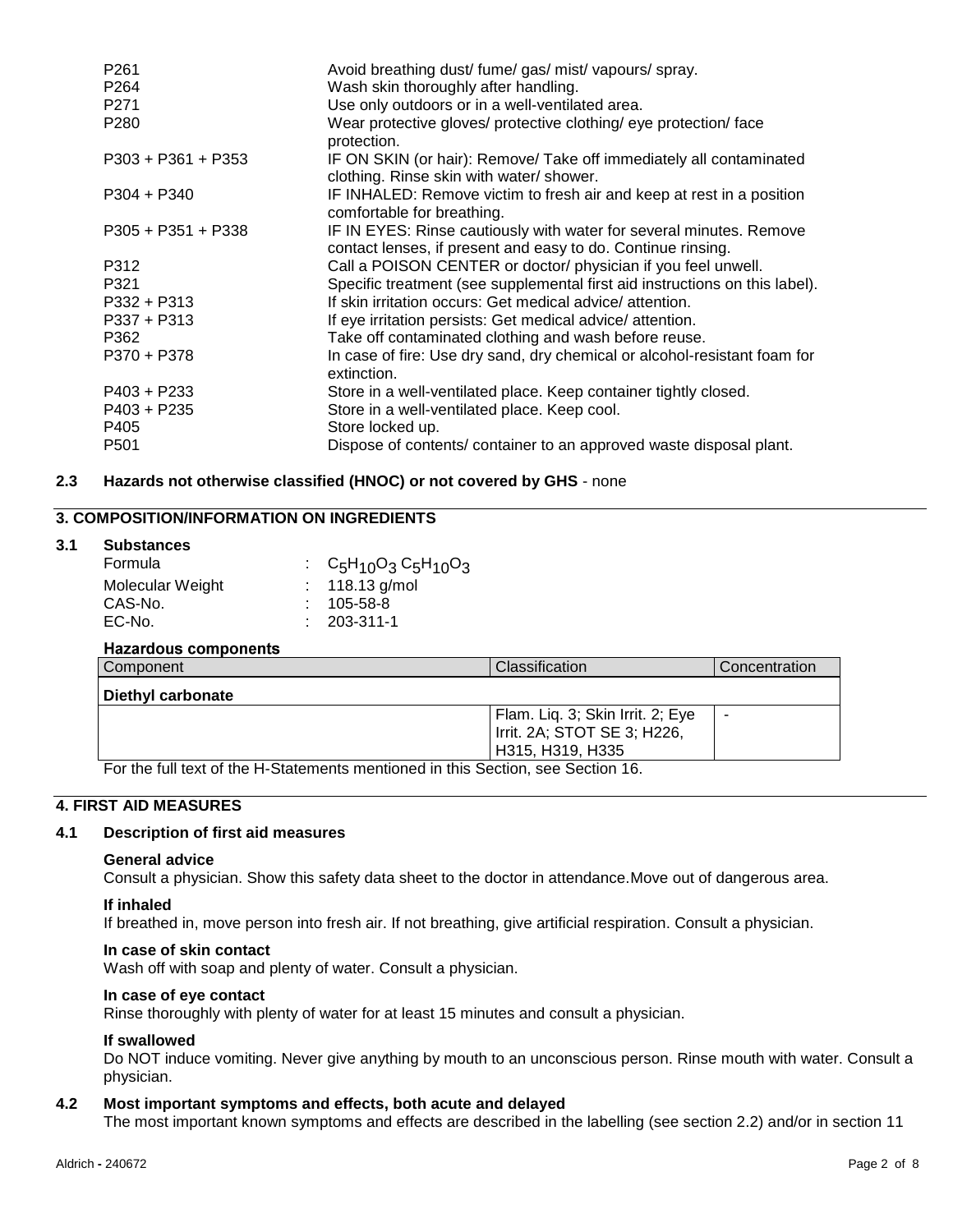## **4.3 Indication of any immediate medical attention and special treatment needed** no data available

## **5. FIREFIGHTING MEASURES**

## **5.1 Extinguishing media**

## **Suitable extinguishing media**

For small (incipient) fires, use media such as "alcohol" foam, dry chemical, or carbon dioxide. For large fires, apply water from as far as possible. Use very large quantities (flooding) of water applied as a mist or spray; solid streams of water may be ineffective. Cool all affected containers with flooding quantities of water.

**5.2 Special hazards arising from the substance or mixture** Carbon oxides

## **5.3 Advice for firefighters**

Wear self contained breathing apparatus for fire fighting if necessary.

#### **5.4 Further information**

Use water spray to cool unopened containers.

## **6. ACCIDENTAL RELEASE MEASURES**

## **6.1 Personal precautions, protective equipment and emergency procedures**

Use personal protective equipment. Avoid breathing vapours, mist or gas. Ensure adequate ventilation. Remove all sources of ignition. Evacuate personnel to safe areas. Beware of vapours accumulating to form explosive concentrations. Vapours can accumulate in low areas. For personal protection see section 8.

#### **6.2 Environmental precautions**

Prevent further leakage or spillage if safe to do so. Do not let product enter drains.

## **6.3 Methods and materials for containment and cleaning up**

Contain spillage, and then collect with an electrically protected vacuum cleaner or by wet-brushing and place in container for disposal according to local regulations (see section 13).

## **6.4 Reference to other sections**

For disposal see section 13.

## **7. HANDLING AND STORAGE**

## **7.1 Precautions for safe handling**

Avoid contact with skin and eyes. Avoid inhalation of vapour or mist. Keep away from sources of ignition - No smoking.Take measures to prevent the build up of electrostatic charge. For precautions see section 2.2.

## **7.2 Conditions for safe storage, including any incompatibilities**

Store in cool place. Keep container tightly closed in a dry and well-ventilated place. Containers which are opened must be carefully resealed and kept upright to prevent leakage.

Store under inert gas. Moisture sensitive.

## **7.3 Specific end use(s)**

Apart from the uses mentioned in section 1.2 no other specific uses are stipulated

## **8. EXPOSURE CONTROLS/PERSONAL PROTECTION**

## **8.1 Control parameters**

## **Components with workplace control parameters**

Contains no substances with occupational exposure limit values.

## **8.2 Exposure controls**

## **Appropriate engineering controls**

Handle in accordance with good industrial hygiene and safety practice. Wash hands before breaks and at the end of workday.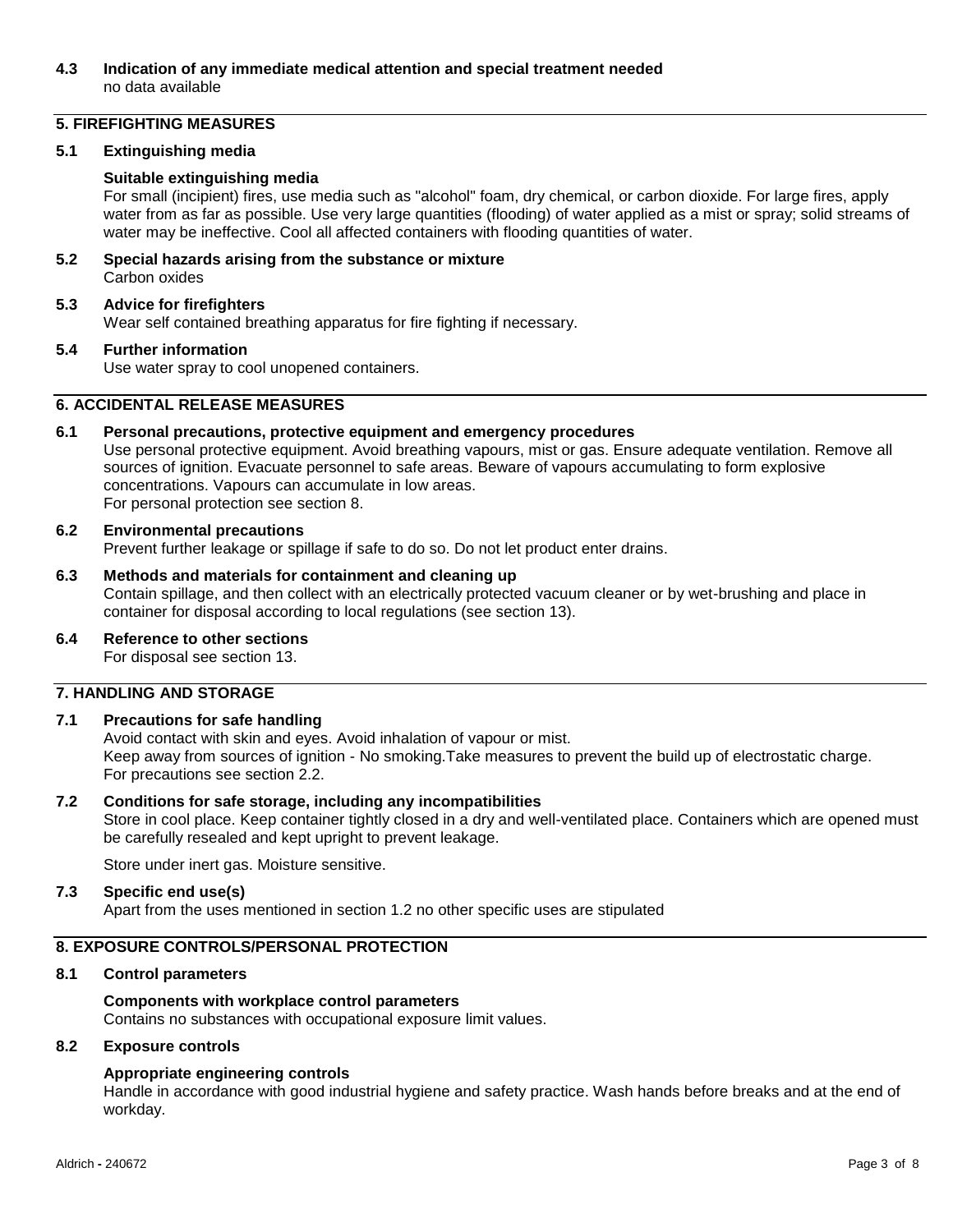## **Personal protective equipment**

## **Eye/face protection**

Face shield and safety glasses Use equipment for eye protection tested and approved under appropriate government standards such as NIOSH (US) or EN 166(EU).

## **Skin protection**

Handle with gloves. Gloves must be inspected prior to use. Use proper glove removal technique (without touching glove's outer surface) to avoid skin contact with this product. Dispose of contaminated gloves after use in accordance with applicable laws and good laboratory practices. Wash and dry hands.

Splash contact Material: butyl-rubber Minimum layer thickness: 0.3 mm Break through time: 120 min Material tested:Butoject® (KCL 897 / Aldrich Z677647, Size M)

data source: KCL GmbH, D-36124 Eichenzell, phone +49 (0)6659 87300, e-mail sales@kcl.de, test method: EN374

If used in solution, or mixed with other substances, and under conditions which differ from EN 374, contact the supplier of the CE approved gloves. This recommendation is advisory only and must be evaluated by an industrial hygienist and safety officer familiar with the specific situation of anticipated use by our customers. It should not be construed as offering an approval for any specific use scenario.

## **Body Protection**

impervious clothing, Flame retardant antistatic protective clothing, The type of protective equipment must be selected according to the concentration and amount of the dangerous substance at the specific workplace.

## **Respiratory protection**

Where risk assessment shows air-purifying respirators are appropriate use a full-face respirator with multipurpose combination (US) or type ABEK (EN 14387) respirator cartridges as a backup to engineering controls. If the respirator is the sole means of protection, use a full-face supplied air respirator. Use respirators and components tested and approved under appropriate government standards such as NIOSH (US) or CEN (EU).

## **Control of environmental exposure**

Prevent further leakage or spillage if safe to do so. Do not let product enter drains.

## **9. PHYSICAL AND CHEMICAL PROPERTIES**

## **9.1 Information on basic physical and chemical properties**

|                  | a) | Appearance                                         | Form: clear, liquid<br>Colour: colourless                                       |             |
|------------------|----|----------------------------------------------------|---------------------------------------------------------------------------------|-------------|
|                  | b) | Odour                                              | no data available                                                               |             |
|                  | C) | Odour Threshold                                    | no data available                                                               |             |
|                  | d) | рH                                                 | no data available                                                               |             |
|                  | e) | Melting point/freezing<br>point                    | Melting point/range: -43 °C (-45 °F) - lit.                                     |             |
|                  | f) | Initial boiling point and<br>boiling range         | 126 - 128 °C (259 - 262 °F) - lit.                                              |             |
|                  | g) | Flash point                                        | 25 °C (77 °F) - closed cup                                                      |             |
|                  | h) | Evapouration rate                                  | no data available                                                               |             |
|                  | i) | Flammability (solid, gas)                          | no data available                                                               |             |
|                  | j) | Upper/lower<br>flammability or<br>explosive limits | no data available                                                               |             |
|                  | k) | Vapour pressure                                    | 79 hPa (59 mmHg) at 37.8 °C (100.0 °F)<br>13 hPa (10 mmHg) at 23.8 °C (74.8 °F) |             |
|                  | I) | Vapour density                                     | $4.08 - (Air = 1.0)$                                                            |             |
|                  |    | m) Relative density                                | 0.975 g/cm3 at 25 °C (77 °F)                                                    |             |
| Aldrich - 240672 |    |                                                    |                                                                                 | Page 4 of 8 |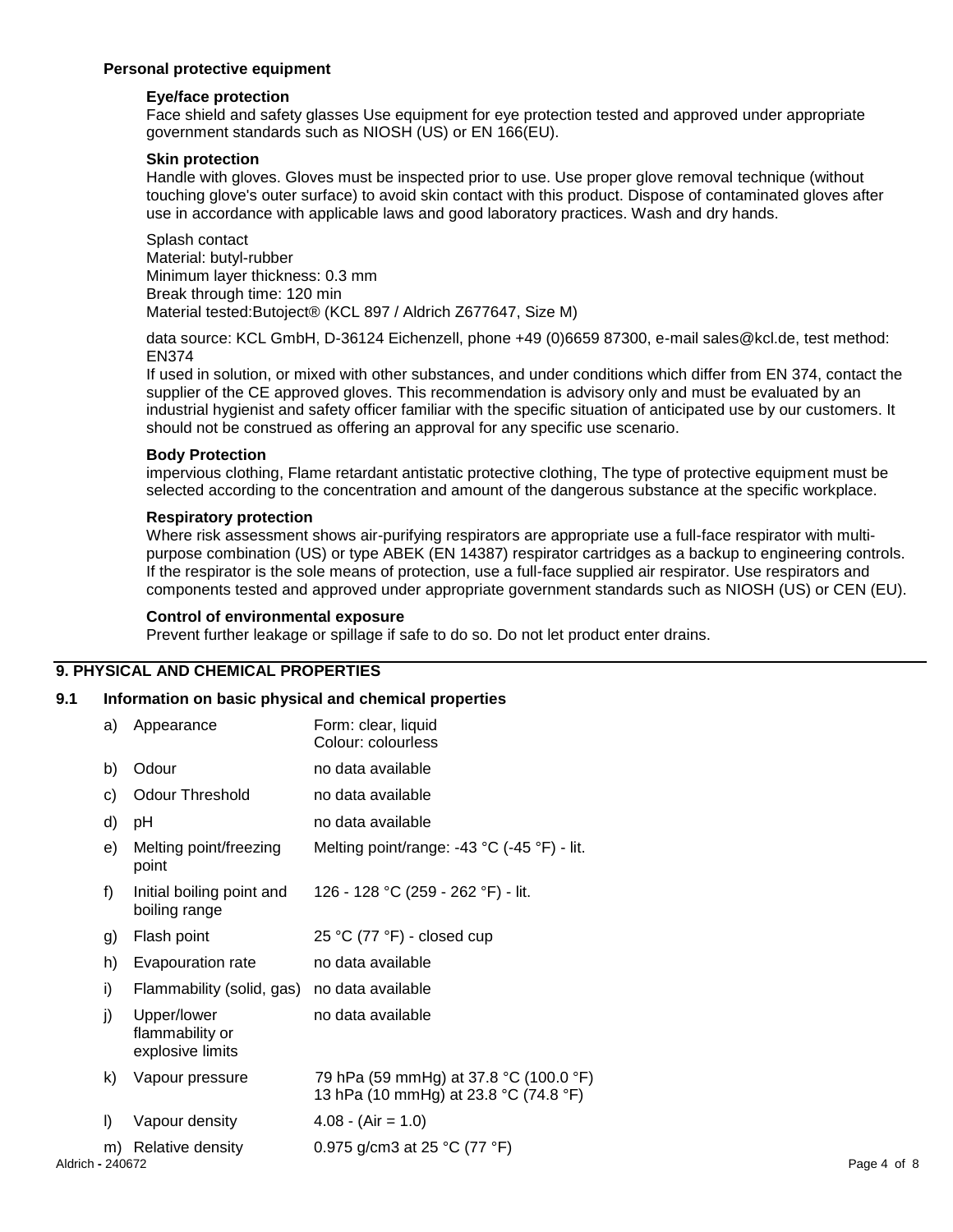|      | n)                                                                                        | Water solubility                                                                                                                   | insoluble                                                                                                                                                  |
|------|-------------------------------------------------------------------------------------------|------------------------------------------------------------------------------------------------------------------------------------|------------------------------------------------------------------------------------------------------------------------------------------------------------|
|      | O)                                                                                        | Partition coefficient: n-<br>octanol/water                                                                                         | no data available                                                                                                                                          |
|      | p)                                                                                        | Auto-ignition<br>temperature                                                                                                       | no data available                                                                                                                                          |
|      | q)                                                                                        | Decomposition<br>temperature                                                                                                       | no data available                                                                                                                                          |
|      | r)                                                                                        | Viscosity                                                                                                                          | no data available                                                                                                                                          |
|      | S)                                                                                        | <b>Explosive properties</b>                                                                                                        | no data available                                                                                                                                          |
|      | t)                                                                                        | Oxidizing properties                                                                                                               | no data available                                                                                                                                          |
| 9.2  |                                                                                           | Other safety information                                                                                                           |                                                                                                                                                            |
|      |                                                                                           | Relative vapour density                                                                                                            | $4.08 - (Air = 1.0)$                                                                                                                                       |
|      |                                                                                           | <b>10. STABILITY AND REACTIVITY</b>                                                                                                |                                                                                                                                                            |
| 10.1 |                                                                                           | <b>Reactivity</b>                                                                                                                  |                                                                                                                                                            |
|      |                                                                                           | no data available                                                                                                                  |                                                                                                                                                            |
| 10.2 |                                                                                           | <b>Chemical stability</b><br>Stable under recommended storage conditions.                                                          |                                                                                                                                                            |
| 10.3 | <b>Possibility of hazardous reactions</b><br>Vapours may form explosive mixture with air. |                                                                                                                                    |                                                                                                                                                            |
| 10.4 | <b>Conditions to avoid</b><br>Heat, flames and sparks.                                    |                                                                                                                                    |                                                                                                                                                            |
| 10.5 |                                                                                           | Incompatible materials                                                                                                             | Strong acids, Oxidizing agents, Strong bases, Reducing agents                                                                                              |
| 10.6 |                                                                                           | <b>Hazardous decomposition products</b><br>Other decomposition products - no data available<br>In the event of fire: see section 5 |                                                                                                                                                            |
|      |                                                                                           | <b>11. TOXICOLOGICAL INFORMATION</b>                                                                                               |                                                                                                                                                            |
| 11.1 |                                                                                           | Information on toxicological effects                                                                                               |                                                                                                                                                            |
|      |                                                                                           | <b>Acute toxicity</b><br>Dermal: no data available                                                                                 |                                                                                                                                                            |
|      |                                                                                           | LD50 Subcutaneous - rat - 8,500 mg/kg                                                                                              |                                                                                                                                                            |
|      |                                                                                           | <b>Skin corrosion/irritation</b><br>no data available                                                                              |                                                                                                                                                            |
|      |                                                                                           | Serious eye damage/eye irritation<br>no data available                                                                             |                                                                                                                                                            |
|      |                                                                                           | <b>Respiratory or skin sensitisation</b><br>no data available                                                                      |                                                                                                                                                            |
|      |                                                                                           | Germ cell mutagenicity<br>no data available                                                                                        |                                                                                                                                                            |
|      |                                                                                           | Carcinogenicity                                                                                                                    |                                                                                                                                                            |
|      |                                                                                           | Carcinogenicity - mouse - Oral<br>Appendages: Other: Tumors.                                                                       | Tumorigenic: Equivocal tumorigenic agent by RTECS criteria. Lungs, Thorax, or Respiration: Tumors. Skin and                                                |
|      | IARC:                                                                                     |                                                                                                                                    | No component of this product present at levels greater than or equal to 0.1% is identified as<br>probable, possible or confirmed human carcinogen by IARC. |
|      |                                                                                           | ACGIH <sup>.</sup>                                                                                                                 | No component of this product present at levels greater than or equal to 0.1% is identified as a                                                            |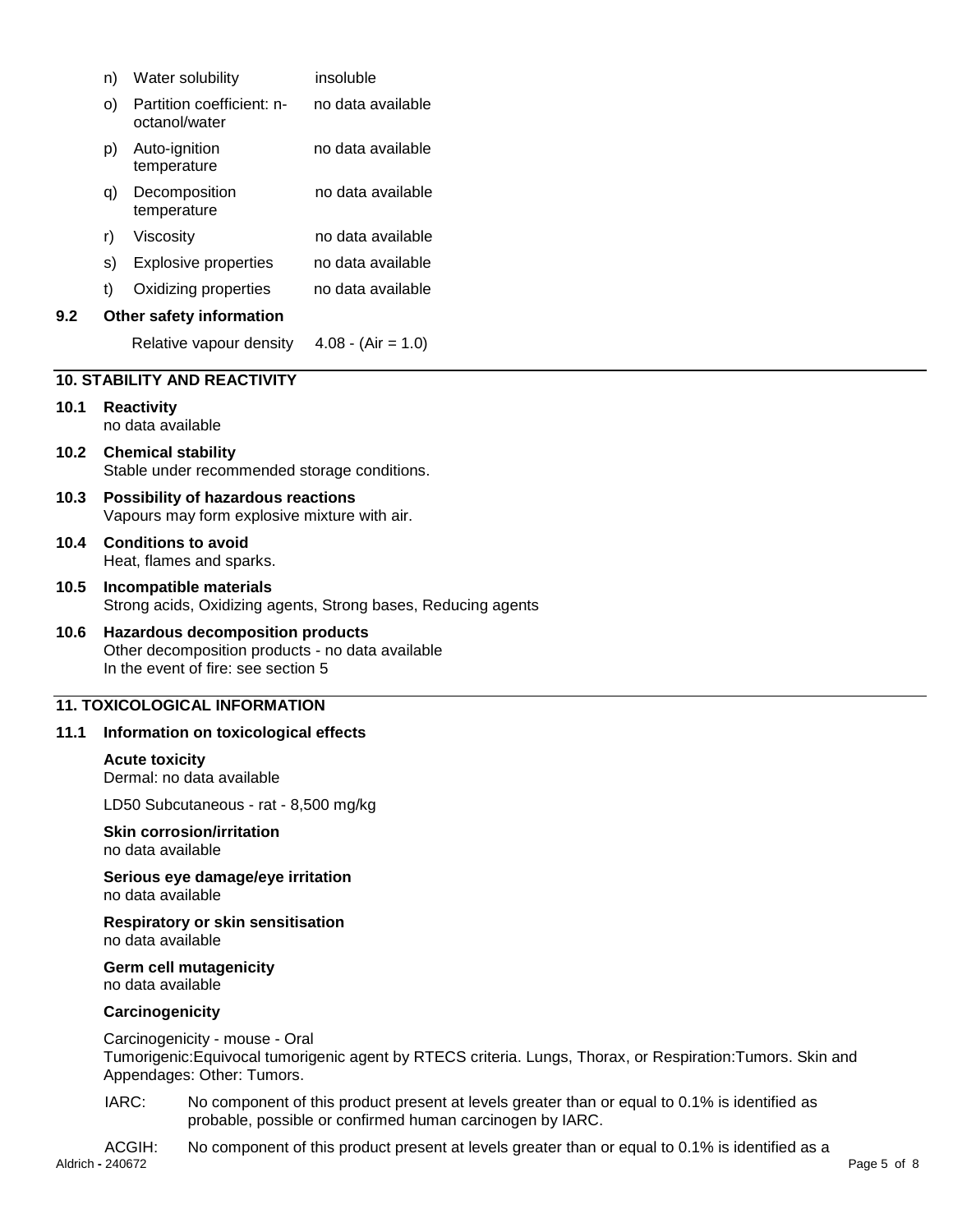carcinogen or potential carcinogen by ACGIH.

- NTP: No component of this product present at levels greater than or equal to 0.1% is identified as a known or anticipated carcinogen by NTP.
- OSHA: No component of this product present at levels greater than or equal to 0.1% is identified as a carcinogen or potential carcinogen by OSHA.

## **Reproductive toxicity**

no data available

no data available

Developmental Toxicity - Hamster - Intraperitoneal Effects on Embryo or Fetus: Fetotoxicity (except death, e.g., stunted fetus).

Developmental Toxicity - Hamster - Intraperitoneal Specific Developmental Abnormalities: Craniofacial (including nose and tongue).

#### **Specific target organ toxicity - single exposure**

Inhalation - May cause respiratory irritation.

#### **Specific target organ toxicity - repeated exposure** no data available

**Aspiration hazard** no data available

## **Additional Information**

## RTECS: FF9800000

To the best of our knowledge, the chemical, physical, and toxicological properties have not been thoroughly investigated.

## **12. ECOLOGICAL INFORMATION**

## **12.1 Toxicity**

- no data available
- **12.2 Persistence and degradability** no data available
- **12.3 Bioaccumulative potential** no data available
- **12.4 Mobility in soil** no data available

## **12.5 Results of PBT and vPvB assessment** PBT/vPvB assessment not available as chemical safety assessment not required/not conducted

## **12.6 Other adverse effects**

no data available

## **13. DISPOSAL CONSIDERATIONS**

#### **13.1 Waste treatment methods**

#### **Product**

Burn in a chemical incinerator equipped with an afterburner and scrubber but exert extra care in igniting as this material is highly flammable. Offer surplus and non-recyclable solutions to a licensed disposal company. Contact a licensed professional waste disposal service to dispose of this material.

## **Contaminated packaging**

Dispose of as unused product.

## **14. TRANSPORT INFORMATION**

Aldrich **-** 240672 Page 6 of 8 **DOT (US)** UN number: 2366 Class: 3 Packing group: III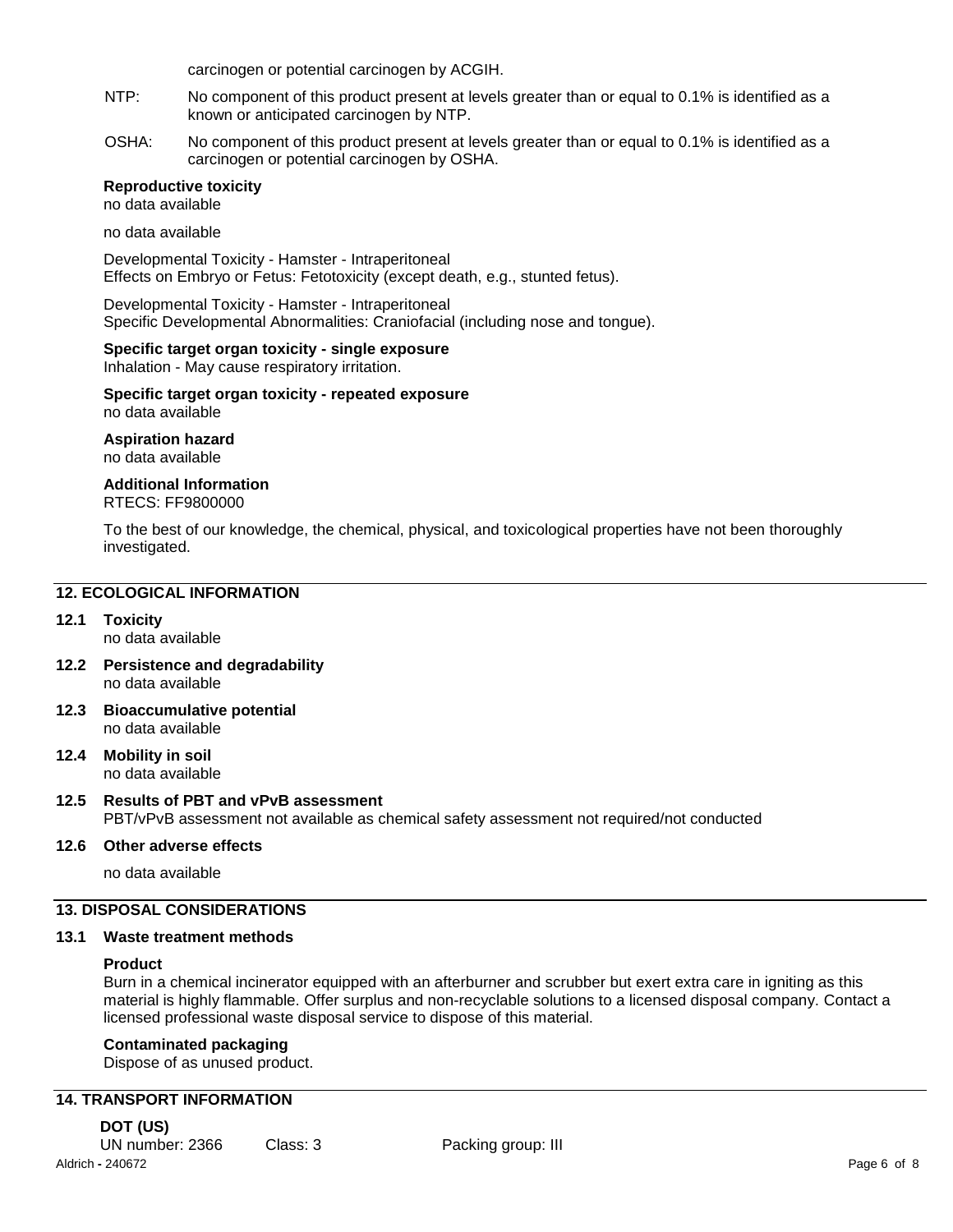| Proper shipping name: Diethyl carbonate<br>Marine pollutant: No<br>Poison Inhalation Hazard: No                                                                                                                              |                                                     |                     |  |                                                                                                                   |  |
|------------------------------------------------------------------------------------------------------------------------------------------------------------------------------------------------------------------------------|-----------------------------------------------------|---------------------|--|-------------------------------------------------------------------------------------------------------------------|--|
| <b>IMDG</b><br>UN number: 2366<br>Marine pollutant: No                                                                                                                                                                       | Class: 3<br>Proper shipping name: DIETHYL CARBONATE | Packing group: III  |  | EMS-No: F-E, S-D                                                                                                  |  |
| <b>IATA</b><br>UN number: 2366<br>Proper shipping name: Diethyl carbonate                                                                                                                                                    | Class: 3                                            | Packing group: III  |  |                                                                                                                   |  |
| <b>15. REGULATORY INFORMATION</b>                                                                                                                                                                                            |                                                     |                     |  |                                                                                                                   |  |
| <b>SARA 302 Components</b>                                                                                                                                                                                                   |                                                     |                     |  | SARA 302: No chemicals in this material are subject to the reporting requirements of SARA Title III, Section 302. |  |
| <b>SARA 313 Components</b><br>SARA 313: This material does not contain any chemical components with known CAS numbers that exceed the<br>threshold (De Minimis) reporting levels established by SARA Title III, Section 313. |                                                     |                     |  |                                                                                                                   |  |
| SARA 311/312 Hazards<br>Fire Hazard, Acute Health Hazard                                                                                                                                                                     |                                                     |                     |  |                                                                                                                   |  |
|                                                                                                                                                                                                                              | <b>Massachusetts Right To Know Components</b>       |                     |  |                                                                                                                   |  |
| Diethyl carbonate                                                                                                                                                                                                            |                                                     | CAS-No.<br>105-58-8 |  | <b>Revision Date</b><br>1993-04-24                                                                                |  |
|                                                                                                                                                                                                                              | <b>Pennsylvania Right To Know Components</b>        |                     |  |                                                                                                                   |  |
| Diethyl carbonate                                                                                                                                                                                                            |                                                     | CAS-No.<br>105-58-8 |  | <b>Revision Date</b><br>1993-04-24                                                                                |  |
| <b>New Jersey Right To Know Components</b>                                                                                                                                                                                   |                                                     |                     |  |                                                                                                                   |  |
| Diethyl carbonate                                                                                                                                                                                                            |                                                     | CAS-No.<br>105-58-8 |  | <b>Revision Date</b><br>1993-04-24                                                                                |  |

## **California Prop. 65 Components**

This product does not contain any chemicals known to State of California to cause cancer, birth defects, or any other reproductive harm.

## **16. OTHER INFORMATION**

## **Full text of H-Statements referred to under sections 2 and 3.**

| Eye Irrit.             | Eye irritation                                   |
|------------------------|--------------------------------------------------|
| Flam. Liq.             | Flammable liquids                                |
| H <sub>226</sub>       | Flammable liquid and vapour.                     |
| H315                   | Causes skin irritation.                          |
| H <sub>3</sub> 19      | Causes serious eye irritation.                   |
| H335                   | May cause respiratory irritation.                |
| Skin Irrit.            | <b>Skin irritation</b>                           |
| STOT SE                | Specific target organ toxicity - single exposure |
| <b>HMIS Rating</b>     |                                                  |
| Health hazard:         | 2                                                |
| Chronic Health Hazard: |                                                  |
| Flammability:          | 3                                                |
| <b>Physical Hazard</b> | 0                                                |
| <b>NFPA Rating</b>     |                                                  |